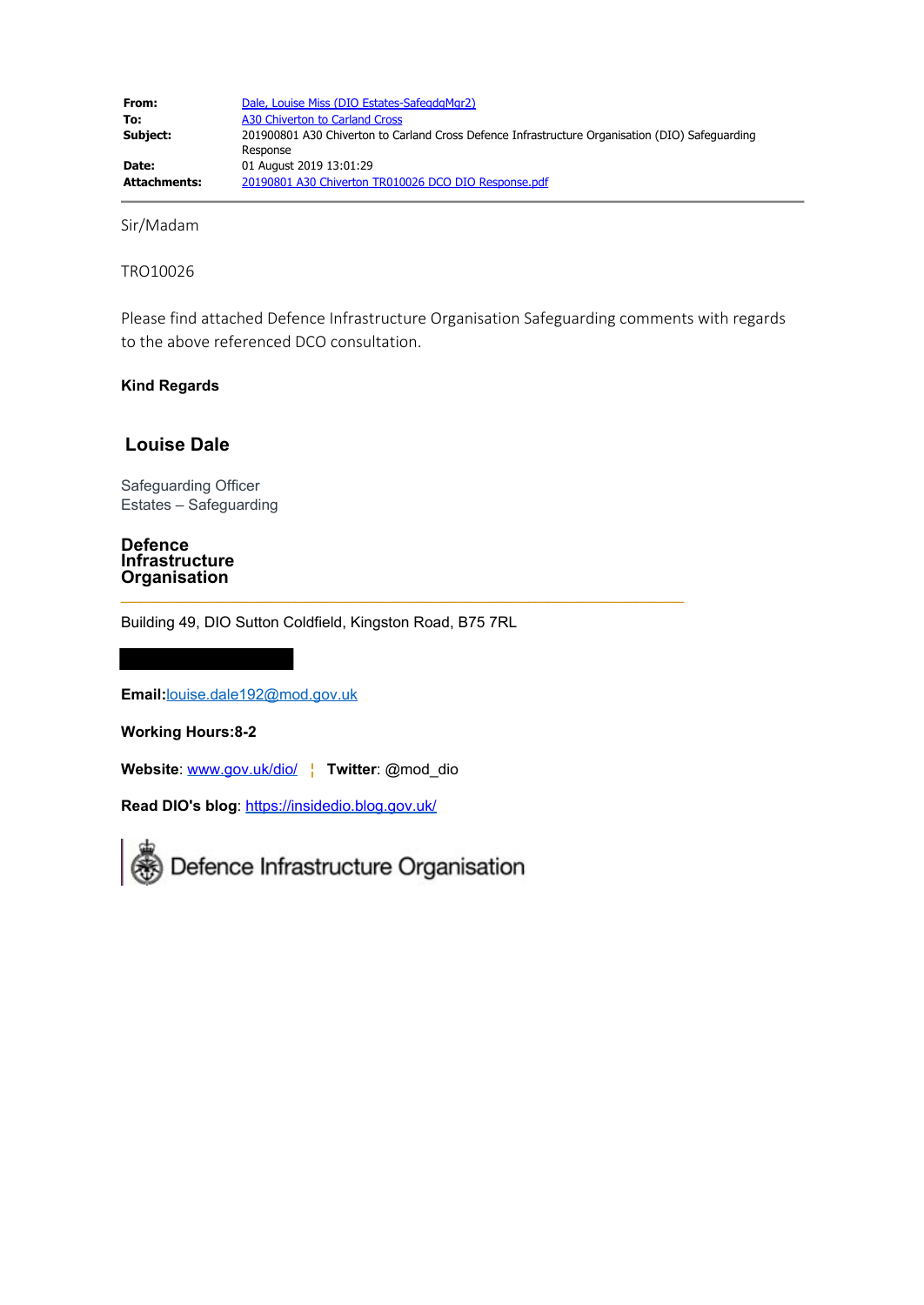

Planning Inspectorate Case Team

**Safeguarding Statutory** Defence Infrastructure Organisation Kingston Road Sutton Coldfield West Midlands B75 7RL

**Email:** DIO-safeguarding-statutory@mod.uk [www.mod.uk/DIO](http://www.mod.uk/DIO)

1 st August 2019

Dear Sir/Madam

# Highways England A30 Chiverton to Carland Cross (DCO application) TR010026

I am writing to provide Defence Infrastructure Organisation comments on behalf of the Ministry of Defence (MOD) on the Applicants proposed A30 Chiverton to Carland Cross DCO application.

The application is for the upgrade of the A30 from a single to dual carriageway including construction of 12.5km new off-line section, and new grade separated junctions at Chiverton and Carland Cross and Chybucca. The majority of the existing A30 will be retained as a local route.

## Safeguarding Context

The route of the proposed road scheme falls within a technical safeguarding zone surrounding RAF Portreath which is located approximately 7.9km to the east. The radar at RAF Portreath is an Air Defence radar, the primary function of this type of radar is the air defence of the United Kingdom.

Where an application site falls within an area designated on a safeguarding plan, a Local Authority is required, by Circular 01/2003, to consult either the Civil Aviation Authority and/or the Secretary of State for Defence as appropriate. This ensures that development can be assessed for compliance with the provisions of paragraph 95 of the National Planning Policy Framework which requires that new development does not adversely affect operational sites.

In order to avoid any degradation in the performance of this radar that would reduce the RAF's ability to detect and deter aircraft in the United Kingdom's sovereign airspace the MOD would need to review the details of any tall equipment used in the construction of the road to ensure the works do not interfere with the performance of this technical asset.

The MOD have identified that within phase one of the development at the new Chiverton junction, three underpass structures will need cranes during construction. At the existing Chiverton and Carland Cross roundabouts lighting columns and signs are to be removed, the MOD anticipate a crane will be required on site to carry out these works. The above locations occupy the 15.2m technical safeguarding zone surrounding RAF Portreath, it is requested that DIO Safeguarding are added to any list of consultees whose approval would be required when a construction management plan is assessed through any relevant Requirements.

It is noted that information regarding plant equipment required to complete the works is not yet available. As previously mentioned, sections of the A30 occupy the technical safeguarding zone surrounding RAF Portreath where development cannot exceed 15.2m in height. Therefore, it is requested that DIO Safeguarding are added to any list of